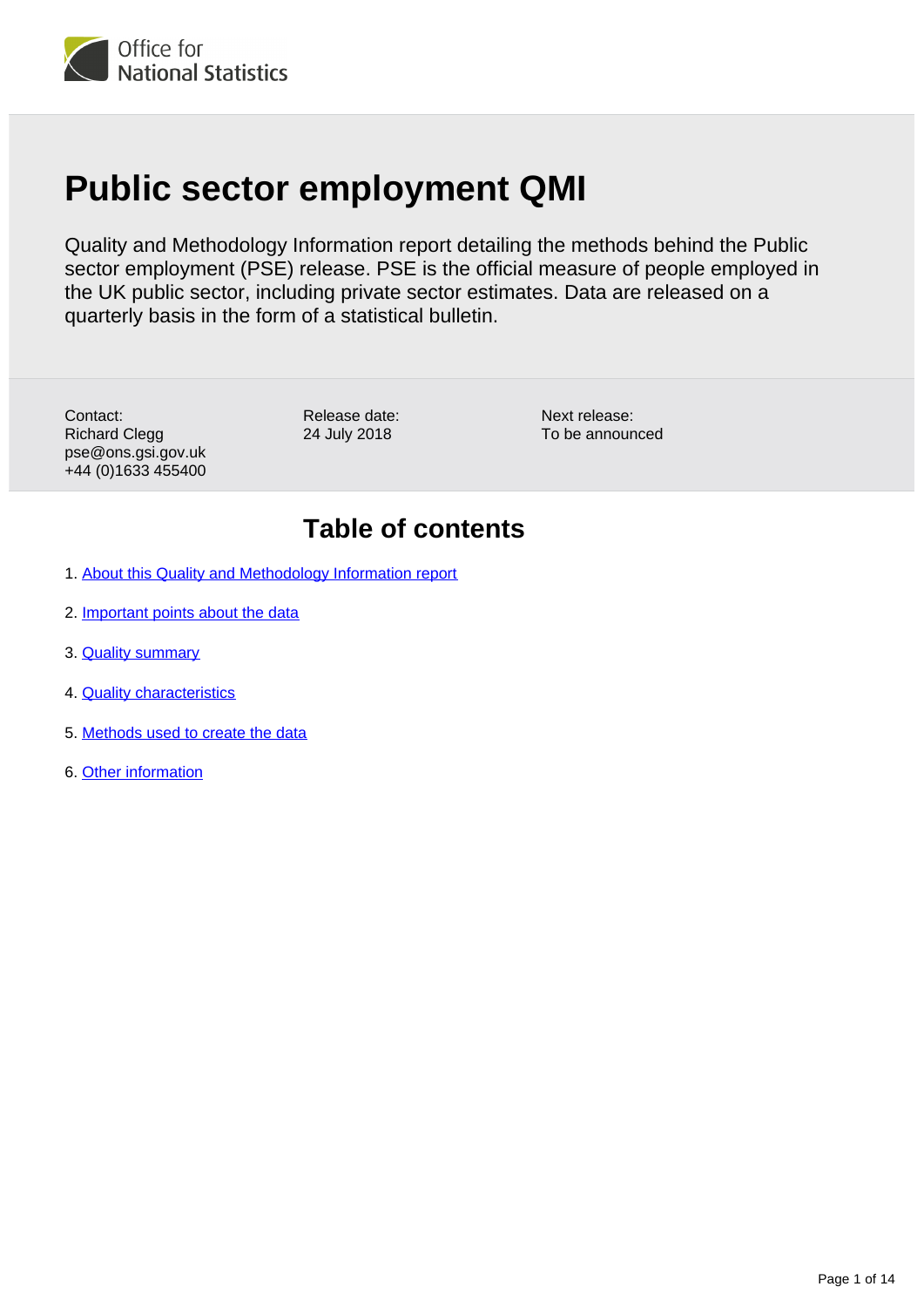## <span id="page-1-0"></span>**1 . About this Quality and Methodology Information report**

This quality and methodology report contains information on the quality characteristics of the data (including the five European Statistical System dimensions of quality) as well as the methods used to create it.

The information in this report will help you to:

- understand the strengths and limitations of the data
- learn about existing uses and user of the data
- reduce the risk of misusing data
- help you to decide suitable uses for the data
- understand the methods used to create the data

## <span id="page-1-1"></span>**2 . Important points about the data**

- This report relates to the Office for National Statistics (ONS) output Public sector employment (PSE); PSE is a quarterly measure of the number of employees in the UK public sector and the series provide estimates of PSE by government sector and industry.
- In 2005, ONS, in collaboration with other government departments and the devolved administrations, implemented major improvements to PSE estimates; standard definitions for public sector employment across all departmental statistics were agreed and a single definitive set of quarterly PSE estimates introduced.
- A new **[Quarterly Public Sector Employment Survey](https://www.ons.gov.uk/surveys/informationforbusinesses/businesssurveys/quarterlypublicsectoremploymentsurvey)** (QPSES) was established; the QPSES collects data from local authorities in England and Wales, Civil Service departments and agencies in Great Britain and public bodies in Great Britain.
- We publish official PSE estimates each quarter (three-month period) as [National Statistics](https://www.statisticsauthority.gov.uk/national-statistician/types-of-official-statistics/) in the form of a [statistical bulletin](https://www.ons.gov.uk/employmentandlabourmarket/peopleinwork/publicsectorpersonnel/bulletins/publicsectoremployment/previousReleases), approximately 11 weeks after the period to which they refer; as well as estimates of total public sector employment and private sector employment, breakdowns are published by government sector and by broad industrial classification, together with Civil Service employment by government department.

## <span id="page-1-2"></span>**3 . Quality summary**

#### **Overview**

Public sector employment has:

- a sample size of approximately 900 respondents
- times series data available from 1999 on a seasonally adjusted basis, and 1991 on a non-seasonally adjusted basis
- a sample frame, which consists of complete coverage of local government and Civil Service and coverage of public bodies with 20 or more employees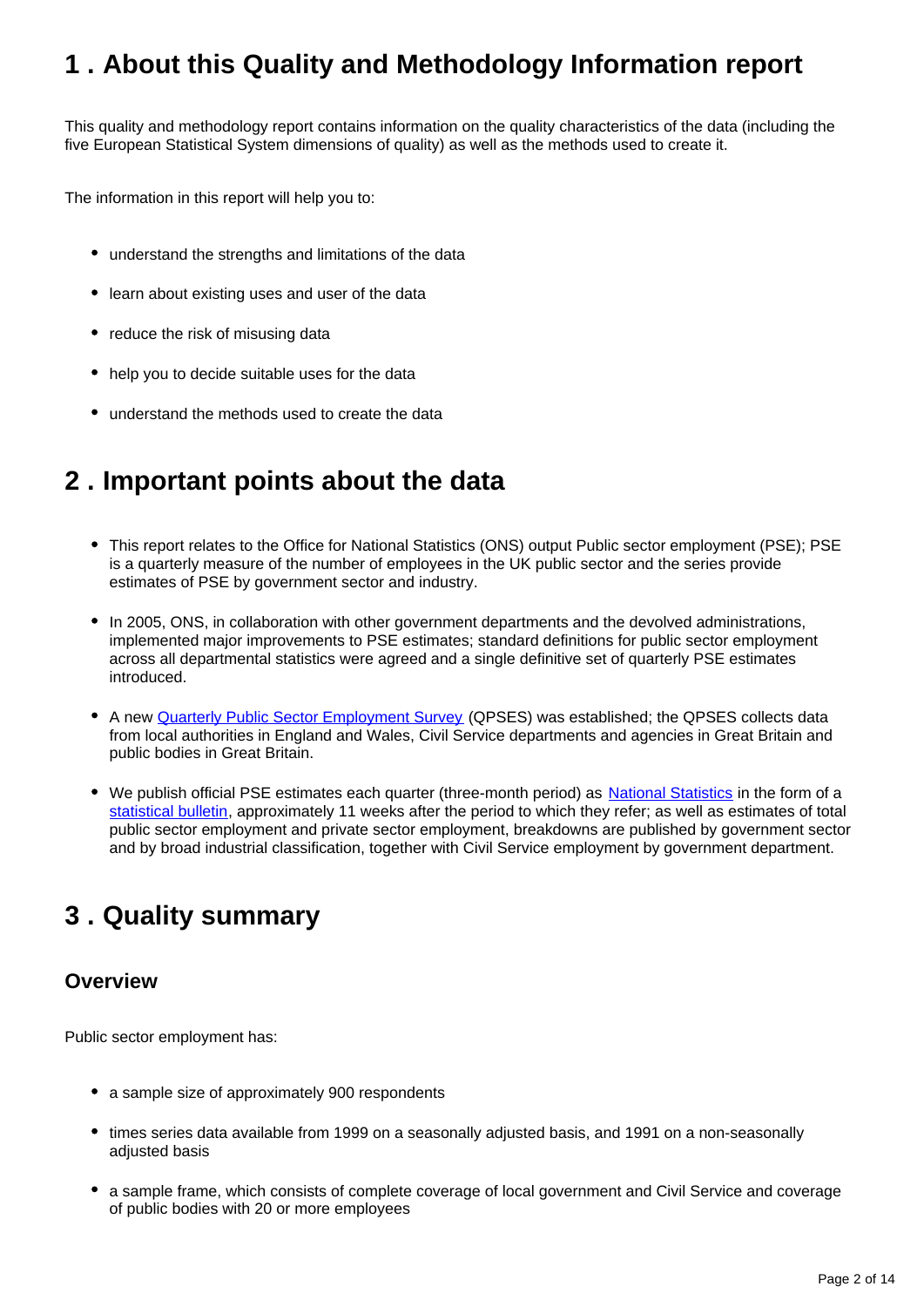[Public sector employment \(PSE\)](http://www.ons.gov.uk/ons/rel/pse/public-sector-employment/index.html) is a quarterly measure of the number of employees in the UK public sector. The statistics provide estimates of PSE by both government sector and industry.

In 2005, we collaborated with other government departments and the devolved administrations to implement major improvements to PSE estimates. Standard definitions for public sector employment across all departmental statistics were agreed upon, and a single definitive set of quarterly PSE estimates were introduced. A new [Quarterly Public Sector Employment Survey \(QPSES\)](http://www.ons.gov.uk/ons/about-ons/get-involved/taking-part-in-a-survey/information-for-businesses/a-to-z-of-business-surveys/quarterly-public-sector-employment-survey/index.html) was established.

PSE statistics are derived from a range of sources. The primary source is the QPSES, which collects data from local authorities in England and Wales, Civil Service departments, agencies and public bodies in Great Britain.

PSE estimates are used across government and feed into a number of wider publications and outputs. Some government departments use the total figures to facilitate policymaking, whereas others use specific components of the data collection. The main users include the [Cabinet Office](https://www.gov.uk/government/organisations/cabinet-office), [HM Treasury \(HMT\),](https://www.gov.uk/government/organisations/hm-treasury) the [Scottish Government,](http://www.gov.scot/) the [Ministry of Housing, Communities and Local Government \(MHCLG\)](https://www.gov.uk/government/organisations/ministry-of-housing-communities-and-local-government) and the [Local Government Association](http://www.local.gov.uk/)  [\(LGA\).](http://www.local.gov.uk/)

#### **Uses and users**

The PSE estimates and data produced for the quarterly publication are used across government and feed into a number of wider publications and outputs. Some government departments use the total figures to facilitate policymaking whereas others use specific components of the data collection. The main users are as follows:

- Cabinet Office Civil Service statistics on a headcount and full-time equivalent basis are used to monitor changes in Civil Service numbers and form the basis for briefing the Cabinet Secretary; the statistics are used to monitor equality and diversity issues across the Civil Service
- HM Treasury HM Treasury uses the statistics to answer Parliamentary Questions on PSE; the PSE statistics are used as a means of reconciliation between ONS-published data on workforce numbers that are collected by the Office for Government Commerce (OGC) to monitor progress and the 2004 Efficiency Review targets on workforce reductions
- Scottish Government the headline PSE statistics are used to provide context for the Scotland PSE estimates, which are published on the same day
- Ministry of Housing, Communities and Local Government (MHCLG) the Local Government Finance team at MHCLG require local authority employment estimates to validate paybill and workforce statistics collected by Local Government Association Analysis and Research (LGAAR)
- Local Government Association (LGA) with the permission of the [local](https://www.local.gov.uk/ons-quarterly-public-sector-employment-survey) authorities, the LGA publishes local [authority employment data](https://www.local.gov.uk/ons-quarterly-public-sector-employment-survey) for England from the quarterly survey on their website, in place of conducting their own annual survey

## **Strengths and limitations**

A major strength of the PSE data collection is the QPSES, which was established to fill gaps not met by other sources and improve the accuracy and coverage of estimates. When the survey was set up, it was possible to rationalise other data collections, improving consistency across government with regards to the publication of official employment statistics. The following collections were rationalised.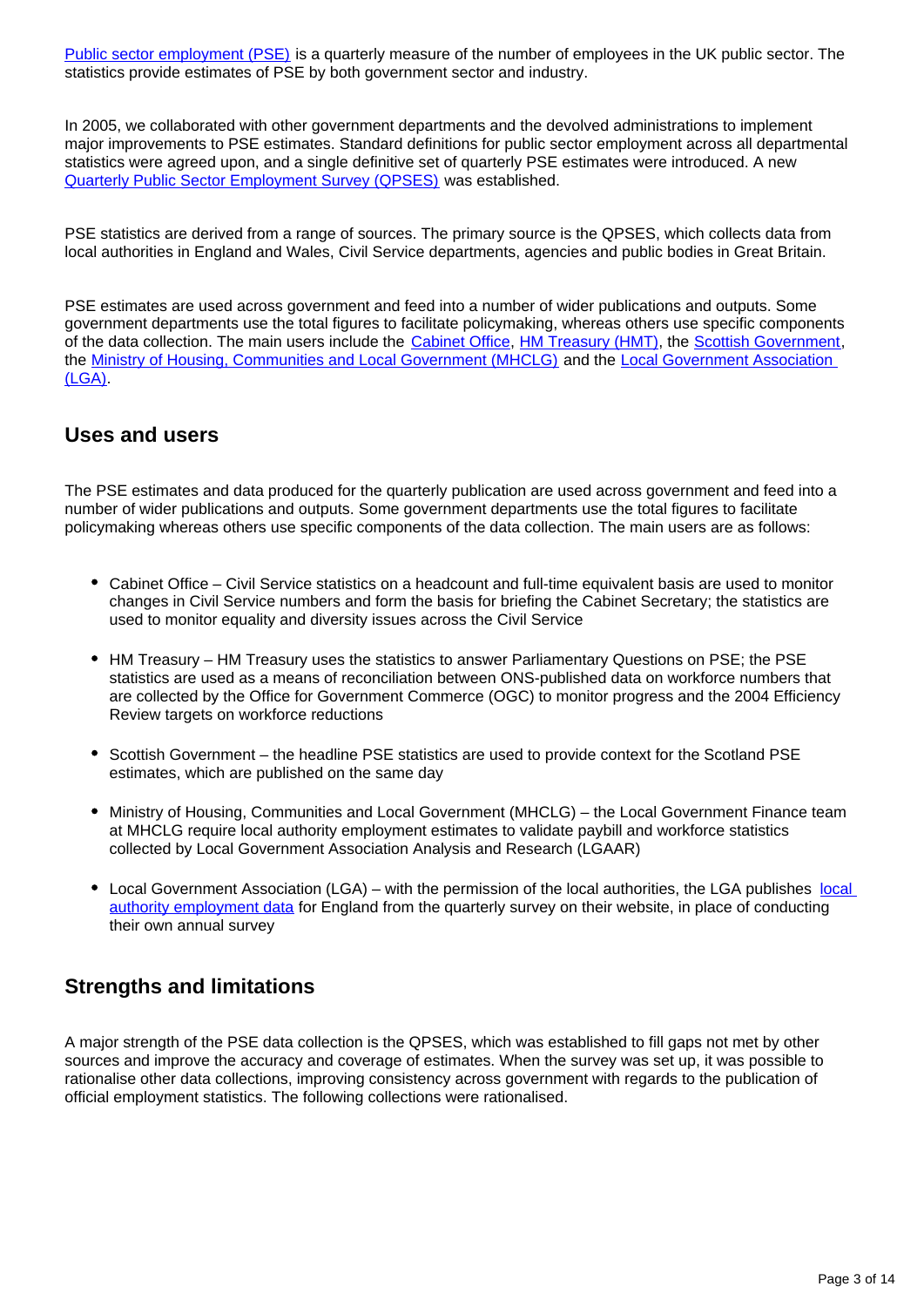#### **Mandate collection**

Cabinet Office previously carried out the Mandate collection, which was sent to all Civil Service departments every six months, requesting a wide range of data on the department's workforce, such as employment, earnings, diversity and regional breakdowns.

With the introduction of a quarterly employment survey, the Mandate collection became annual and in 2006 was transferred to ONS and rationalised. The annual survey is now known as the [Annual Civil Service Employment](https://www.ons.gov.uk/employmentandlabourmarket/peopleinwork/publicsectorpersonnel/bulletins/civilservicestatistics/previousReleases)  [Survey](https://www.ons.gov.uk/employmentandlabourmarket/peopleinwork/publicsectorpersonnel/bulletins/civilservicestatistics/previousReleases) and still performs an important function in providing a detailed profile of the Civil Service, with the QPSES providing more timely workforce numbers. A HM Treasury survey of the Civil Service was also discontinued when QPSES was introduced.

#### **Local authorities**

QPSES replaced a long-standing quarterly ONS survey of local authorities, bringing definitions in line with the agreed standards for the public sector. Additionally, the Local Government Association (LGA) stopped their annual employment survey of local authorities in England. With written permission of the local authorities, QPSES data are now shared with the LGA.

One of the limitations of the survey is that achieving complete coverage of the public sector is extremely difficult. For instance, there is still a degree of development work to be carried out to ensure full coverage for local and central government. We have undertaken initial work to look at the reasons and extent of this under coverage. The main problem relates to local education authority (LEA) maintained schools in England, which are opting out of local authority payroll administration.

As ONS surveys ask for employees on the payroll, we know that some schools are missing from our surveys and as a result are investigating the best way to address this. At the same time we are conscious of the need to minimise the form-filling burden for schools. We continue to liaise with the LGA and local authorities on this issue. This situation has been exacerbated as a number of educational institutions have opted out of local authority payrolls as they have been certified as academies and under central government rather than local government control. We are undertaking further work with local authorities to understand better this movement of employees.

## <span id="page-3-0"></span>**4 . Quality characteristics**

This section provides a range of information that describes the quality of the output and details any points that should be noted when using the output

### **Relevance**

(The degree to which the statistical outputs meet users' needs.)

Public sector employment (PSE) statistics are derived from a range of sources. The primary source is the [Quarterly Public Sector Employment Survey](https://www.ons.gov.uk/surveys/informationforbusinesses/businesssurveys/quarterlypublicsectoremploymentsurvey) (QPSES), which comprises three separate data collections: the home Civil Service, local authorities in England and Wales, and Great Britain public corporations and nondepartmental public bodies (NDPBs).

#### **What it measures**

Employment in the UK public sector.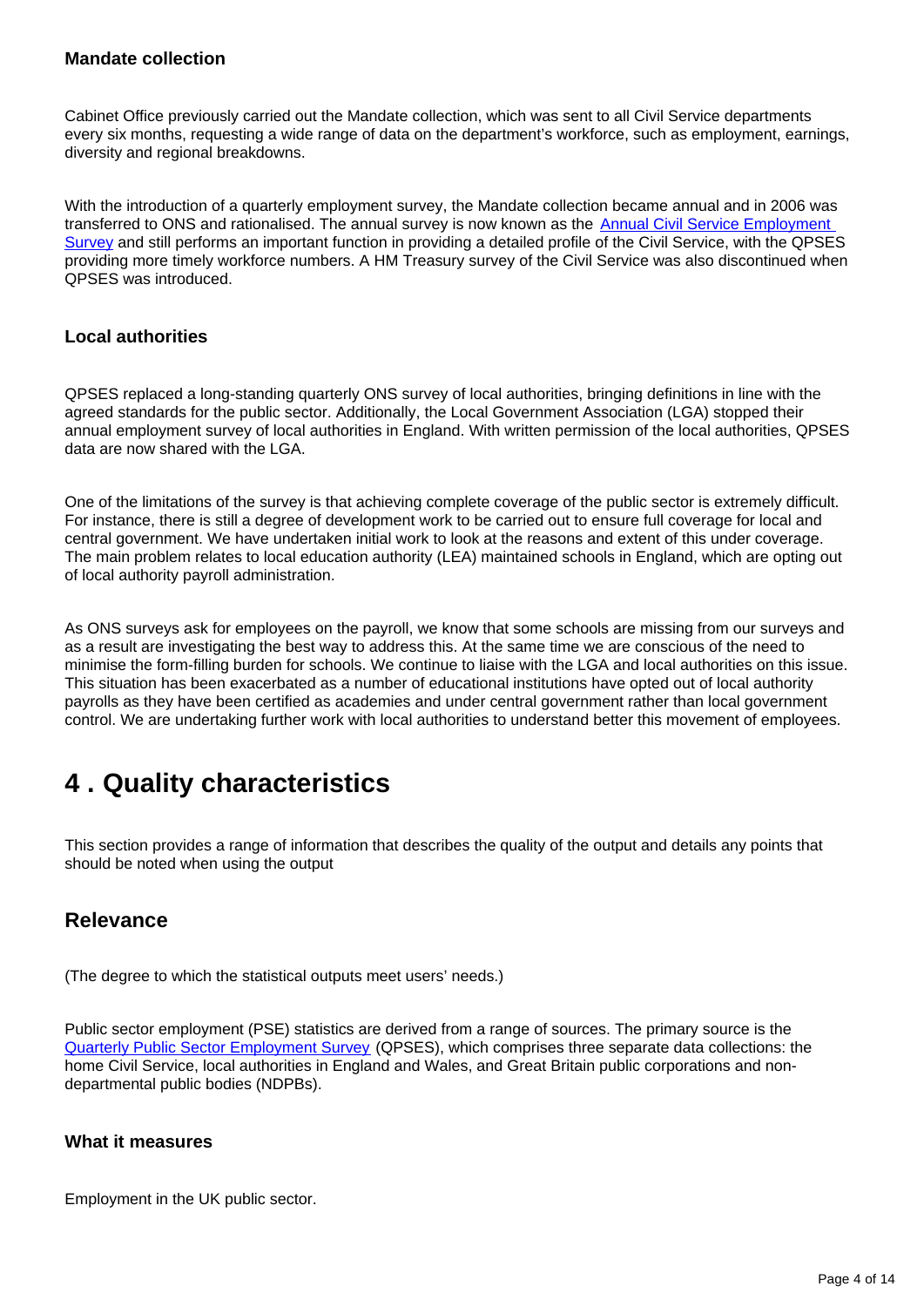#### **Frequency**

[Public sector employment estimates](https://www.ons.gov.uk/employmentandlabourmarket/peopleinwork/publicsectorpersonnel/bulletins/publicsectoremployment/previousReleases) are produced on a quarterly basis.

#### **Periods available**

Consistent [time series](https://www.ons.gov.uk/employmentandlabourmarket/peopleinwork/publicsectorpersonnel/datasets/publicsectoremploymenttimeseriesdataset) are available back to 1999 on a seasonally adjusted basis and back to 1991 on a nonseasonally adjusted basis.

#### **Sample frame**

Complete coverage of local government and Civil Service, coverage of public bodies with 20 or more employees.

#### **Sample design**

Census.

#### **Weighting and estimation**

No weighting is undertaken on the survey estimates. Seasonal adjustment is performed on the survey estimates.

#### **Imputation**

Estimates for non-response are made using standard imputation techniques employed by Office for National Statistics (ONS) business surveys.

#### **Outliers**

No filtering of outliers.

The public sector comprises central government, local government and public corporations as defined for the UK National Accounts, which are produced by Office for National Statistics (ONS). The national accounts are compiled based on an internationally comparable accounting framework and describe the activities in a national economy. The relevant international manuals are [European System of Accounts 2010: ESA 2010](http://ec.europa.eu/eurostat/web/esa-2010) and accompanying [Manual on Government Deficit and Debt \(MGDD\).](http://ec.europa.eu/eurostat/web/products-manuals-and-guidelines/-/KS-GQ-16-001) These include rules on classifying statistical units (organisations and bodies) and the transactions they engage in. A summary of these and our approach to their application, can be found on our **[economic statistics](https://www.ons.gov.uk/methodology/classificationsandstandards/economicstatisticsclassifications)** classification page.

The Public sector classifications guide provides information on the classification of organisations and institutions in the national accounts.

PSE estimates relate to the number of people employed according to returns from relevant organisations, however, these include a number of workers with a second job in the public sector whose main job is in the private sector or in a separate public sector organisation. The private sector estimate, which is obtained by taking the difference between the Labour Force Survey (LFS) estimate of people employed in the whole economy and the public sector total, will therefore tend to be correspondingly understated by a small percentage.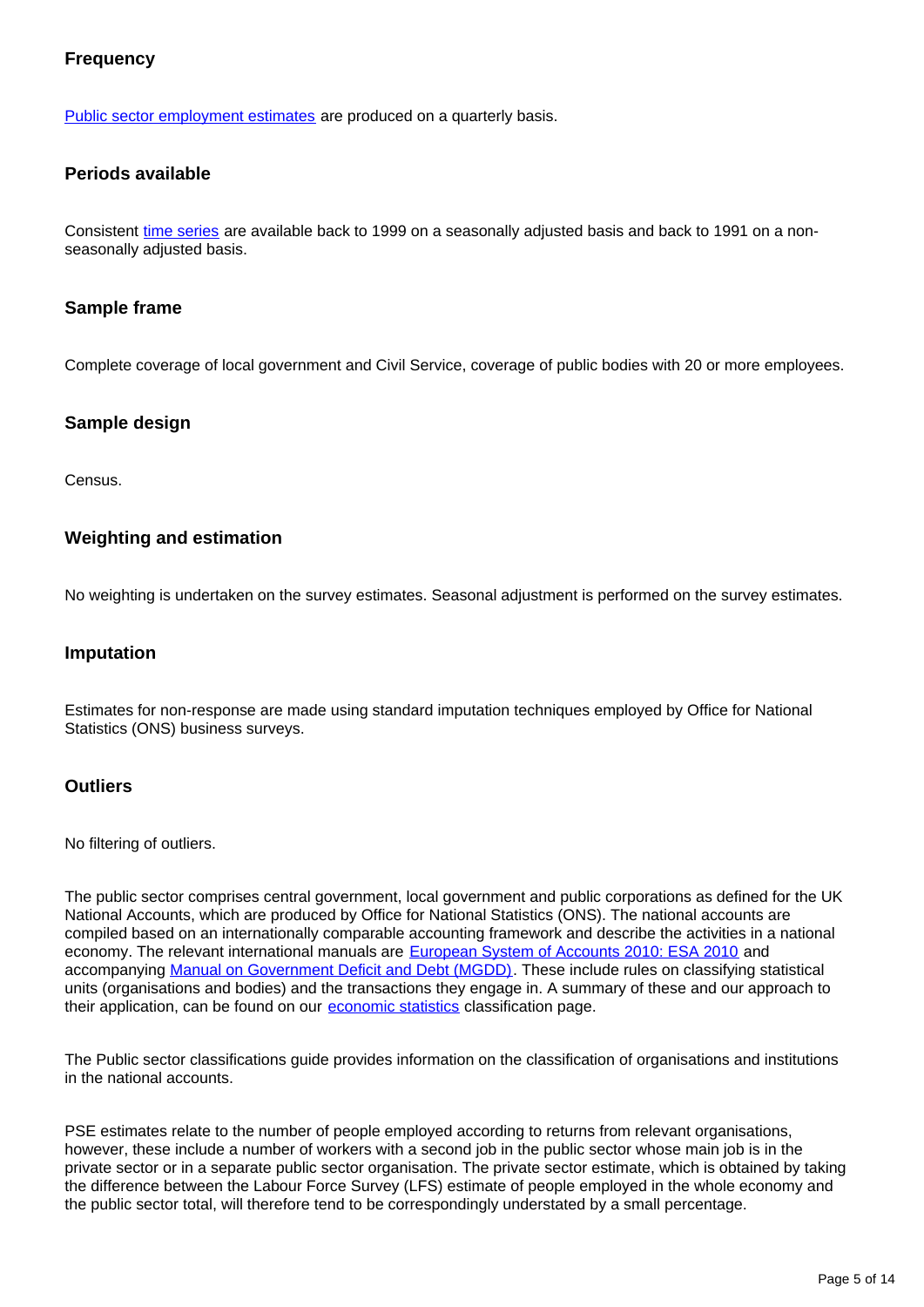## **Accuracy**

(The degree of closeness between an estimate and the true value.)

Public sector employment (PSE) estimates are based on a complete census of local government and Civil Service and cover all public bodies with 20 or more employees. The usual sampling and estimation techniques employed by Office for National Statistics (ONS) business surveys are therefore not applicable (for instance, it is not applicable for sampling errors or confidence intervals to be produced).

The published estimates are seen as being the most accurate representation of PSE within the UK.

Our targets for response to the Local Authorities and **[Public Bodies Quarterly Public Sector Employment Survey](https://www.ons.gov.uk/surveys/informationforbusinesses/businesssurveys/quarterlypublicsectoremploymentsurvey)** (QPSES) before the results are compiled are 90% (number of respondents) and 90% (of total employment). In addition, each survey has a list of critical respondents (usually those with the largest employment) for which special efforts are made to achieve 100% response and clearance of test failures. For the Civil Service QPSES, the targets for response before the results are compiled are 100% (number of respondents) and 100% (of total employment).

Data for non-responders are imputed based on previous returns and known annual changes in seasonality. It is extremely rare for a local authority, public body or Civil Service department to non-respond for two consecutive quarters. The data collection is statutory for local authorities and public bodies (Statistics of Trade Act 1947) and positive action is taken to address non-response issues as and when they occur.

#### **Non-sampling error**

Non-sampling error, or bias, is the variation that occurs by chance from the true values for the population and is not due to sampling. This type of error averages close to zero over a large number of repeats of the survey.

Response rates are monitored closely each quarter by the survey team.

#### **Under-coverage**

Three sources of known under-coverage impact on the overall PSE estimates.

First, an issue with the local authority collection relates to local education authority (LEA)-maintained schools in England and Wales opting out of local authority payroll administration. As a result, they are not included in the data collected.

A second issue with the local authority collection is with schools in England adopting academy status. Such schools are classified as central government and data are collected from them separately. During the transition, there is the potential for under-counting or double-counting. In addition, local authorities may continue to operate payrolls on behalf of academies, creating the potential for misclassification. There are currently over 5,000 academies across England.

Third, PSE has known under-coverage as part of its survey of public bodies; public bodies with less than 20 employees are not surveyed. The level is approximately 500 people and this is not considered to affect the overall survey estimates.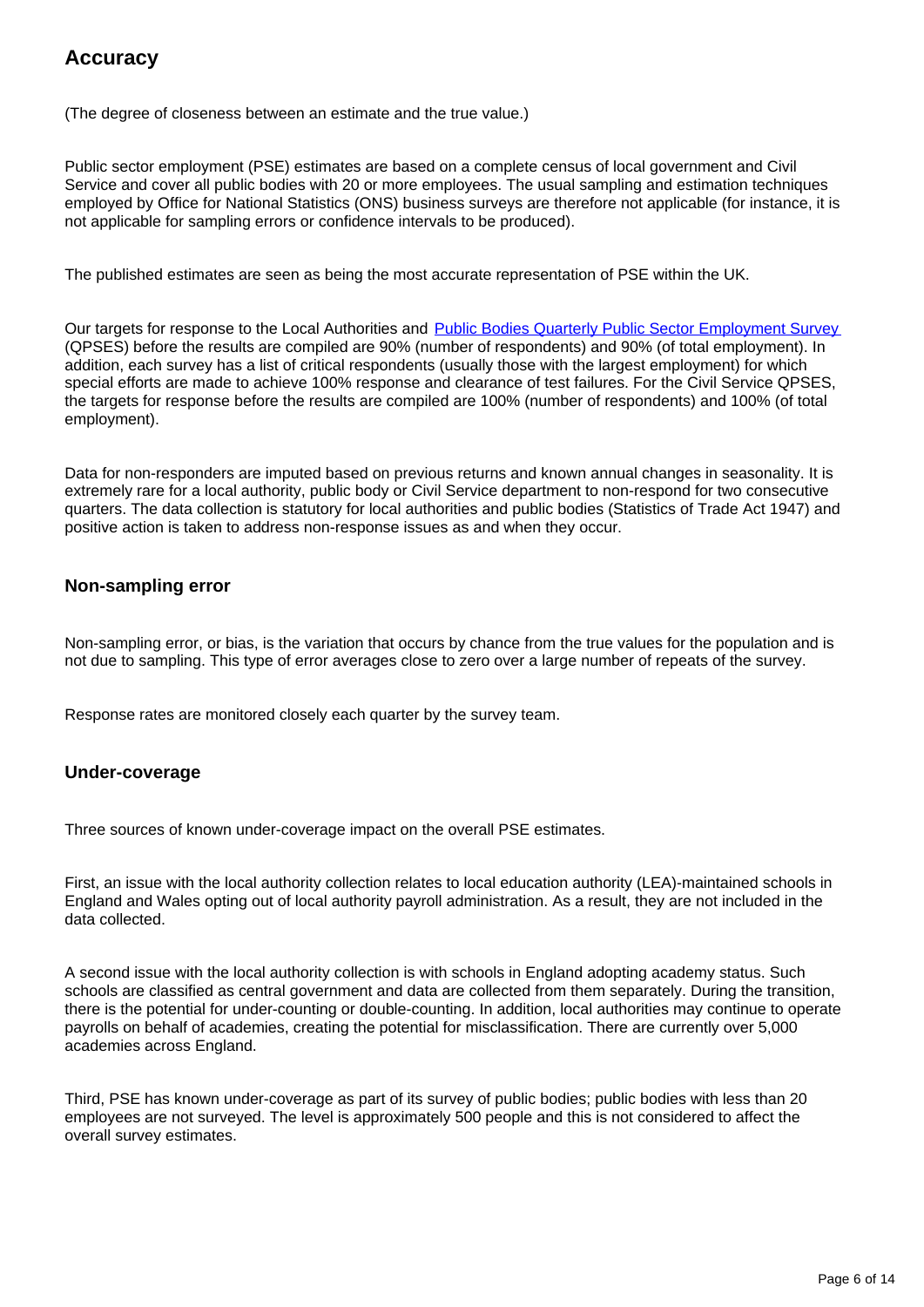In the event of a large error being detected in the data, the overview report and datasets will be revised in line with the [Code of Practice for Statistics.](http://www.statisticsauthority.gov.uk/assessment/code-of-practice/index.html) More information on revisions can be found in the National Statistician's [Guidance: Presentation and Publication of Statistics](http://www.statisticsauthority.gov.uk/national-statistician/ns-reports--reviews-and-guidance/national-statistician-s-guidance/presentation-and-publication-of-official-statistics.pdf) and the [ONS guide to statistical revisions.](https://www.ons.gov.uk/methodology/methodologytopicsandstatisticalconcepts/revisions/guidetostatisticalrevisions)

#### **Response rate**

The response rate gives an indication of the likely impact of non-response error on the survey estimates and are published as part of the statistical bulletins.

### **Coherence and comparability**

(Coherence is the degree to which data that are derived from different sources or methods, but refer to the same topic, are similar. Comparability is the degree to which data can be compared over time and domain, such as geographic level.)

#### **Earlier time series**

[Time series](https://www.ons.gov.uk/employmentandlabourmarket/peopleinwork/publicsectorpersonnel/datasets/publicsectoremploymenttimeseriesdataset) are available back to 1999 on a seasonally adjusted basis and back to 1991 on a non-seasonally adjusted basis. Because of the nature of the data collection and the movement from an annual to quarterly collection, it was only possible to take the method of seasonal adjustment back to the start of the quarterly series in 1999. For earlier estimates (which are on a different basis) users should consult [Labour Market Trends](http://webarchive.nationalarchives.gov.uk/20151014034524/http:/www.ons.gov.uk/ons/rel/lms/labour-market-trends--discontinued-/volume-112--no--7/index.html) Volume 112, Number 7 and an article on [Jobs in the public sector mid-2003 \(PDF, 78.9KB\)](http://webarchive.nationalarchives.gov.uk/20160105160709/http:/www.ons.gov.uk/ons/rel/lms/labour-market-trends--discontinued-/volume-112--no--7/jobs-in-the-public-sector-mid-2003.pdf).

#### **Cabinet Office**

Cabinet Office publishes an annual Public Bodies Directory but this does not provide the coverage or timeliness of the PSE quarterly survey. They also take monthly and quarterly data collections of management information from Civil Service departments and agencies and non-departmental public bodies (NDPBs). This information is used to help quality assure the quarterly PSE estimates.

#### **Education**

The estimates of PSE in education (Standard Industrial Classification (SIC) division 85) differ from the school workforce estimates published by the Department for Education (DfE), mainly as a result of differences in coverage and data sources.

DfE estimates focus on the number of full-time equivalent teachers and support staff for England only. By comparison, the ONS estimates are derived by allocating local authority employees to education using the Inter-Departmental Business Register (IDBR) and the QPSES in England and Wales.

The DfE School Workforce Census school-level estimates are used to estimate employment in academies in England. PSE estimates include all employees reported by local authorities as working in primary, secondary and adult education establishments including some groups who are not covered by the DfE statistics, such as adult education staff and certain categories of support staff. Employment estimates for education in Scotland and Northern Ireland are also included to give a wider UK coverage. The different coverage of the ONS and DfE education statistics serve the needs of different users.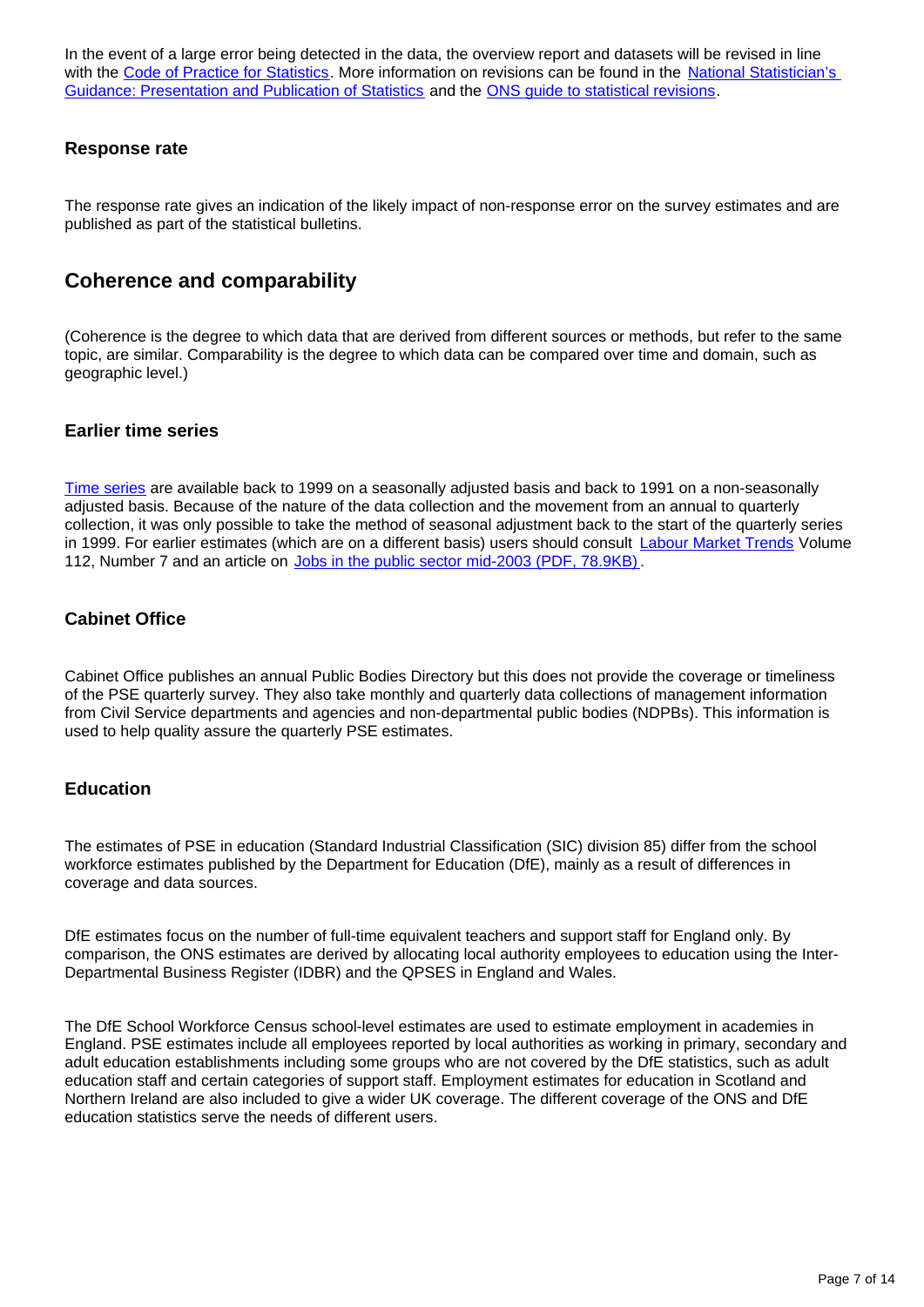Those who require information on the workforce in England who are directly involved in pupils' teaching and learning should use DfE published statistics. You should also refer to DfE published statistics to gauge trends in education employment. Those who seek data on UK PSE in education, in its widest sense, should use the ONS data in this release.

#### **National Health Service (NHS)**

ONS estimates for the NHS also differ from the headline figure produced by NHS Digital. Again, this reflects the wider UK coverage (NHS Digital figures are for England only) plus our exclusion of general practitioners (GPs). In accordance with national accounts practice, we classify GPs as part of the private sector. When these factors are allowed for, ONS and NHS data can be shown to be identical.

#### **Labour Force Survey (LFS)**

The figures published in the [PSE statistical bulletin](https://www.ons.gov.uk/employmentandlabourmarket/peopleinwork/publicsectorpersonnel/bulletins/publicsectoremployment/previousReleases) are the best estimates of PSE and are in line with national accounting principles. They are based on administrative records and surveys of public sector organisations.

In contrast, while the LFS provides the UK's primary measure of the number of people in employment as a whole, it does not provide a fully reliable measure of the total number of employees in the public sector. This is because the LFS is a social survey, based on responses and self-classification from individuals in private households. It is widely acknowledged that when interviewed for the LFS, individuals incorrectly classify themselves as working in the public sector. For example, employees of bodies such as universities frequently incorrectly classify themselves as being in the public sector. Universities are, in fact, part of the private sector according to national accounts definitions. Similarly, employees of private sector companies providing contracted out services to the public sector can also incorrectly classify themselves as public sector employees.

The LFS therefore overestimates public sector employment (the LFS estimate is currently around 1 million higher) and the difference tends to vary over time.

#### **Sector classification**

The national accounts provide a framework for describing what is happening in national economies. All institutional units operating within an economy are classified to an institutional sector and all transactions between the sectors of the economy are categorised. Work on the classification of entities to sectors and of economic transactions is an important input in the production of national accounts and employment figures alike.

Changes to the classification of individual institutional units, known as reclassification, can have a noticeable effect on employment statistics at a sector level. It is vitally important that users of PSE estimates are aware of reclassifications as and when they occur. Although reclassifications of institutional units are infrequent they can have a significant effect on employment estimates on a quarterly basis.

Users should check to ensure that, when comparing quarterly and annual figures, the figures they are comparing are directly comparable and have not been influenced by a large-scale reclassification. The [PSE statistical bulletin](https://www.ons.gov.uk/employmentandlabourmarket/peopleinwork/publicsectorpersonnel/bulletins/publicsectoremployment/previousReleases) strives to keep users updated with all current movements and how they have been incorporated within the published estimates. We produce series of public and private sector employment excluding the effects of major reclassifications, to help users understand underlying trends in employment.

## **Concepts and definitions**

(Concepts and definitions describe the legislation governing the output and a description of the classifications used in the output.)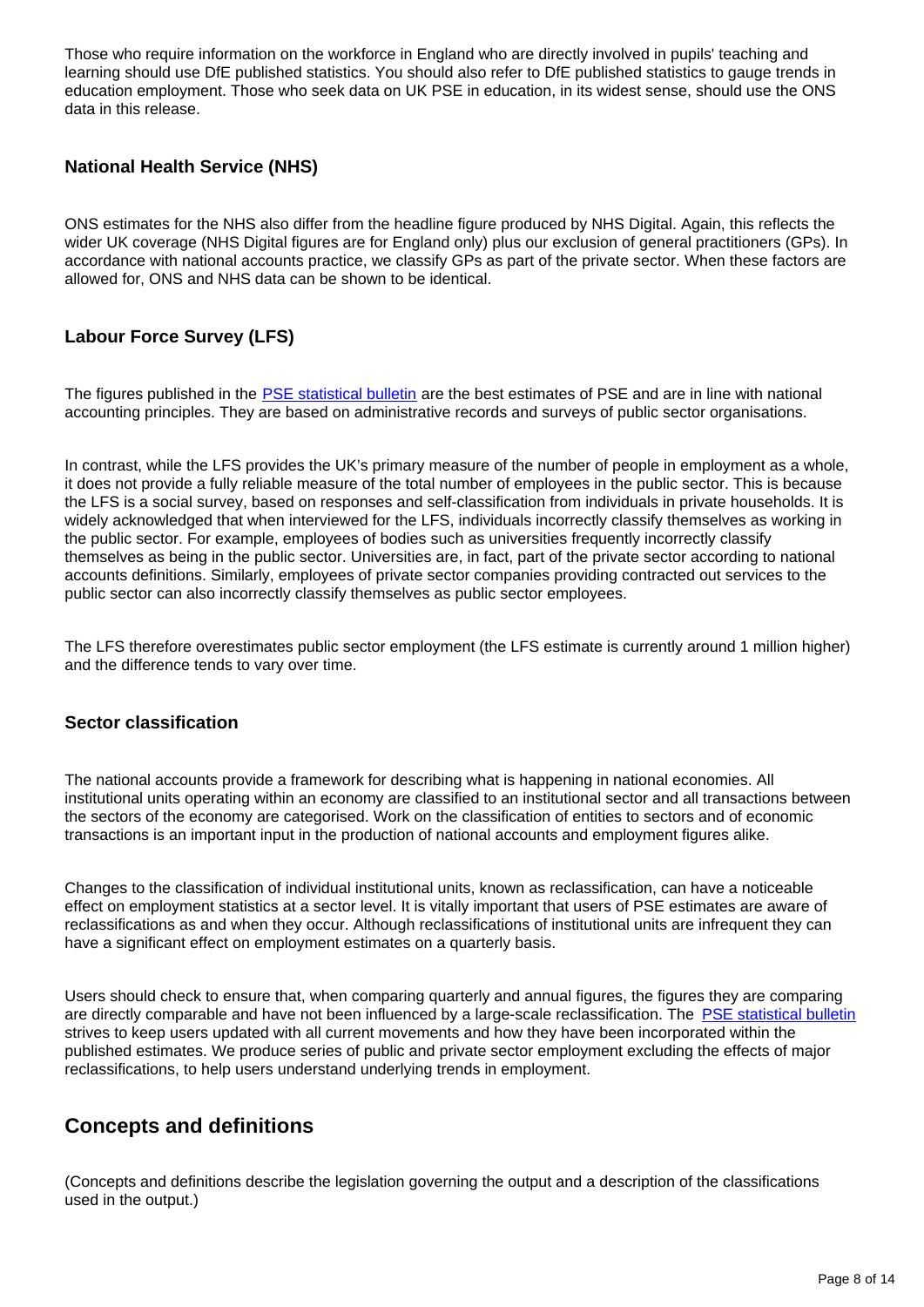Central government includes all administrative departments of government and other central agencies and nondepartmental public bodies (NDPBs); as such it is wider than the "Civil Service". This sector also includes HM Forces and the NHS. Within education, academies are classified to central government. From 1 April 2005, central government includes the former Magistrates' Courts Service, which has been brought together with the Court Service to form Her Majesty's Courts Service. The Magistrates' Courts Service was previously classified to local government. It also includes the British Transport Police in England and Wales and, from June 2013, the Police Service of Scotland.

Local government covers those types of public administration that only cover a locality and any bodies controlled and mainly financed by them. The sub-sector includes all areas of administrative authorities including parish councils, though these units are not covered by the current estimates for local authorities. It includes police forces and their civilian staff for England and Wales, excluding the British Transport Police. Until June 2013 it included the Police Service of Scotland.

All functions of local authorities are classified to the sub-sector, although trading activities that produce market output (for example, housing and municipally-owned markets) are regarded as quasi-corporations and appear under public corporations. Local education authorities are part of local government, as are voluntary-aided schools, county schools and, from September 1999, foundation schools (formerly grant-maintained). Public corporations are companies or quasi-corporations controlled by government, for example, London Underground Ltd. These companies receive more than half their income from sales of goods or services into the marketplace.

The estimates of Civil Service employees count all home Civil Service employees and can be classified to central government or public corporations. Examples of public corporations include the UK Intellectual Property Office and the Driver and Vehicle Standards Agency. Civil Service estimates exclude the Northern Ireland Civil Service and other Crown servants. Employees in these groups are included in estimates of central government employment.

Headcount estimates are based on the number of employees with an employment contract who are being paid by the organisation. Employees can be permanent, on a fixed-term contract or employed on a casual basis. Selfemployed, contract workers and agency workers are excluded. Full-time equivalents are based on converting parttime employees' hours to full-time employees' equivalent and provide a better indication of total labour input than a simple headcount. Estimates are produced back to 1999.

Permanent employees are those with a contract with no agreed expiry date, or a fixed-term contract of more than 12 months.

Temporary or casual employees are those with a fixed-term contract of 12 months or less, or employed on a casual basis.

## **Accessibility and clarity**

(Accessibility is the ease with which users are able to access the data, also reflecting the format in which the data are available and the availability of supporting information. Clarity refers to the quality and sufficiency of the release details, illustrations and accompanying advice.)

Our recommended format for accessible content is a combination of HTML webpages for narrative, charts and graphs, with data being provided in usable formats such as CSV and Excel. Our website also offers users the option to download the narrative in PDF format. In some instances, other software may be used, or may be available on request. Available formats for content published on our website but not produced by us, or referenced on our website but stored elsewhere, may vary. For further information please refer to the contact details at the beginning of this report.

For information regarding conditions of access to data, please refer to the following links: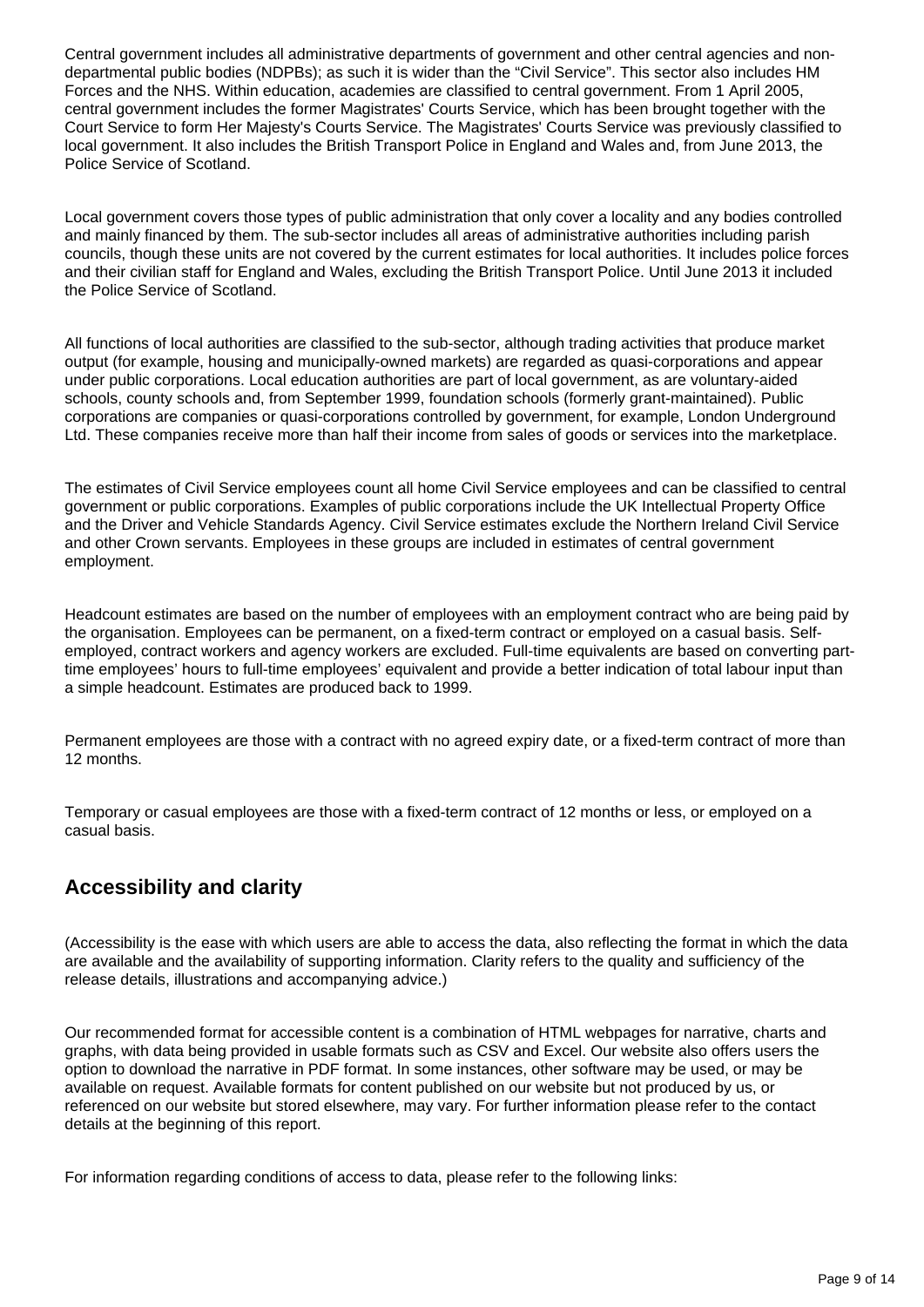- [terms and conditions](https://www.ons.gov.uk/help/termsandconditions) (for data on the website)
- [accessibility](https://www.ons.gov.uk/help/accessibility)
- access to microdata via the [Secure Research Service](https://www.ons.gov.uk/aboutus/whatwedo/paidservices/virtualmicrodatalaboratoryvml)

In addition to this Quality and Methodology Information, quality information relevant to each release is available in the quality and methodology section of the relevant [statistical bulletin.](https://www.ons.gov.uk/atoz)

## **Timeliness and punctuality**

(Timeliness refers to the lapse of time between publication and the period to which the data refer. Punctuality refers to the gap between planned and actual publication dates.)

The time lag between publication and the reference period is 11 to 12 weeks.

Each quarter, any revisions to the previous quarter's data are published. All quarterly figures are reviewed annually (September (Quarter 3)) and revised if necessary. PSE has consistently met the target publication deadlines.

For more details on related releases, the [GOV.UK release calendar](https://www.gov.uk/government/statistics/announcements) is available online and provides 12 months' advanced notice of release dates. If there are any changes to the pre-announced release schedule, public attention will be drawn to the change and the reasons for the change will be explained fully at the same time, as set out in the [Code of Practice for Statistics.](http://)

### **Why you can trust our data**

ONS is the UK's largest independent producer of statistics and its National Statistics Institute. The Data Policies and Information Charter, available on the ONS website, detail how data are collected, secured and used in the publication of statistics. We treat the data that we hold with respect, keeping it secure and confidential, and we use statistical methods that are professional, ethical and transparent. More information about our data policies is available.

The QPSES survey has National Statistics status, designated by the UK Statistics Authority in accordance with the Statistics and Registration Service Act 2007. This designation signifies compliance with the Code of Practice for Statistics, which has recently been updated and focuses on trustworthiness of data in greater depth.

## <span id="page-9-0"></span>**5 . Methods used to create the data**

## **How we collect the data**

Public sector employment (PSE) statistics are derived from a range of sources. The primary source is the [Quarterly Public Sector Employment Survey \(QPSES\),](https://www.ons.gov.uk/surveys/informationforbusinesses/businesssurveys/quarterlypublicsectoremploymentsurvey) which comprises three separate data collections: the home Civil Service, local authorities in England and Wales, and Great Britain public corporations and nondepartmental public bodies (NDPBs), plus a small number of additional public sector bodies classified to central government, for example, National Audit Office and Houses of Parliament staff. Due to the nature of the QPSES it is necessary for further information to be gathered from external sources so that total UK estimates can be derived for PSE totals.

The survey aims to achieve a complete census of the relevant sectors.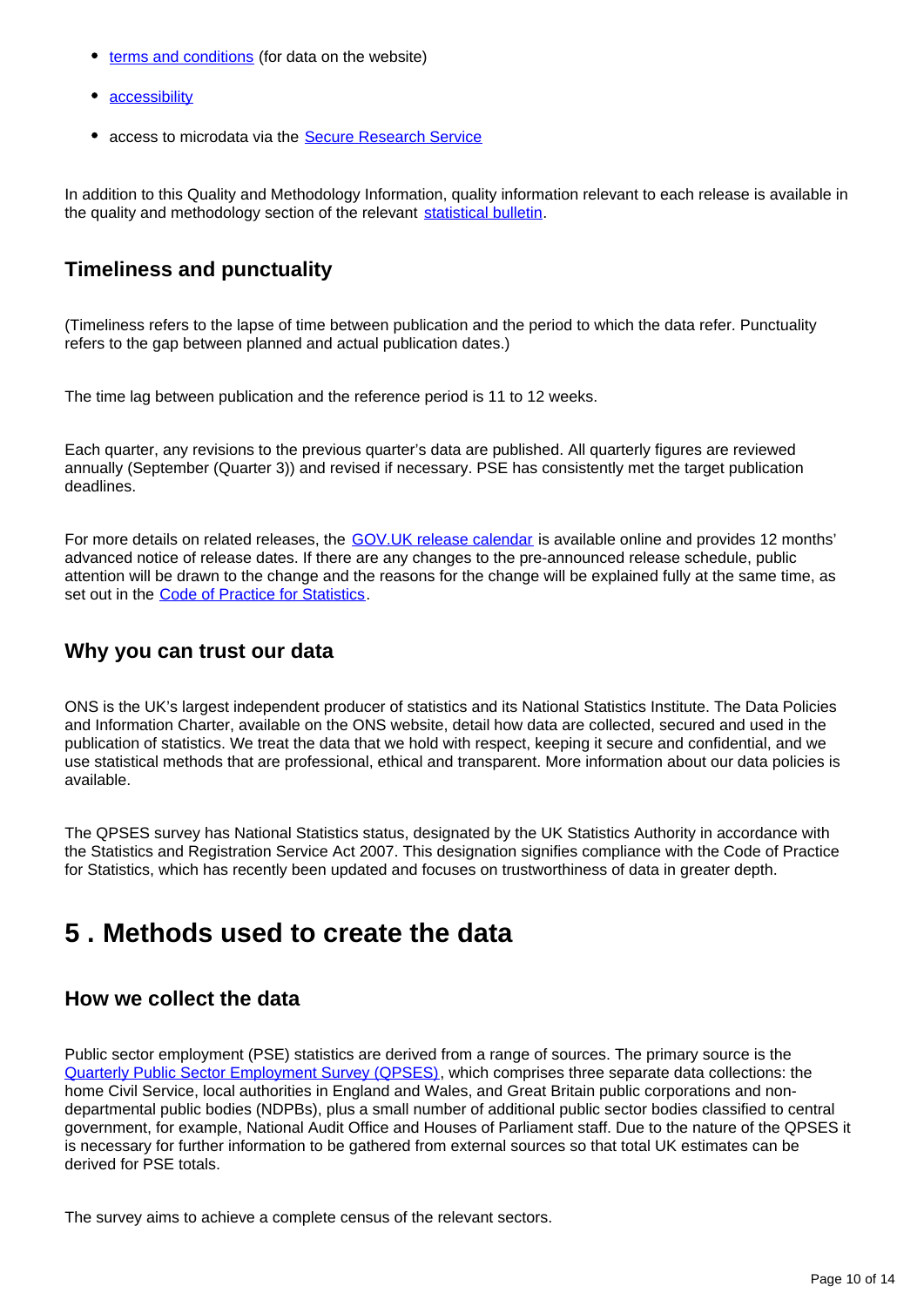Approximately 900 questionnaires are sent out every quarter requesting employment information. The reference date for the local authorities survey is the first Friday after the second Thursday of the last month of the calendar quarter. The reference date for the Civil Service and Public Bodies surveys is the last day of the calendar quarter.

It was agreed by the cross-departmental PSE steering group that the last day of the calendar quarter should be the default reference date; however, for well-established existing surveys (such as the local authorities survey) the reference dates should not be changed. This decision was made to maintain consistency with other ONS business surveys.

Respondents have approximately four weeks to complete the survey. Returned questionnaires go through a series of automated validation tests to check for completeness and consistency. More targeted selective editing was implemented into the QPSES in June (Quarter 2) 2011. This editing approach identifies potential errors in returned values that are having the greatest impact on survey estimates. Potential errors are followed up with respondents where further explanation is required.

The estimates of employment from these three surveys are compiled by summing the returns for the survey together with the imputed estimates for non-responders. The survey estimates are then combined with data returned by external sources (see next section), seasonally adjusted and published as a statistical bulletin. The statistical bulletin publishes quarterly estimates of the level of employment at a point in time from March (Quarter 1) 1999 onwards and annual estimates of the level of employment from 1991 onwards. The annual figure that is published for each series is equal to the June (Quarter 2) figure of that particular year. Estimates of PSE are produced by sector classification (central government, local government and public corporations) and industry (education, public administration, construction, health and social care) and UK region.

#### **External sources**

The following respondents supply estimates of employment on a quarterly basis:

- Defence Statistics, Ministry of Defence (MoD) HM Forces statistics are produced by Defence Statistics; estimates represent UK full-strength armed forces including full-time reserve personnel, mobilised reservists, the Gurkhas and the home service battalions of the Royal Irish Regiment
- Department of Finance and Personnel Northern Ireland (DFPNI) the Northern Ireland Quarterly Employment Survey (QES) provides a consistent public sector employment series back to June 1977; the QES collects information from all public sector units in Northern Ireland therefore obtaining full coverage
- NHS workforce statistics for England, Scotland and Wales are provided quarterly, for England by NHS Digital, for Scotland by the Scottish Government and for Wales by NHS Wales Informatics Service (NWIS)
- Home Office police workforce estimates for England and Wales are published every six months (for two quarters) by the Home Office; the quarterly estimates provided are therefore based on projections and may be subject to revisions when new data are published
- Scottish Government the quarterly Joint Staffing Watch (JSW) Survey provides the local authority figures for Scotland
- the list of all open academies and annual School Workforce Census, published by the Department for Education (DfE) are used to estimate employment at academies each quarter

#### **How we process and analyse the data**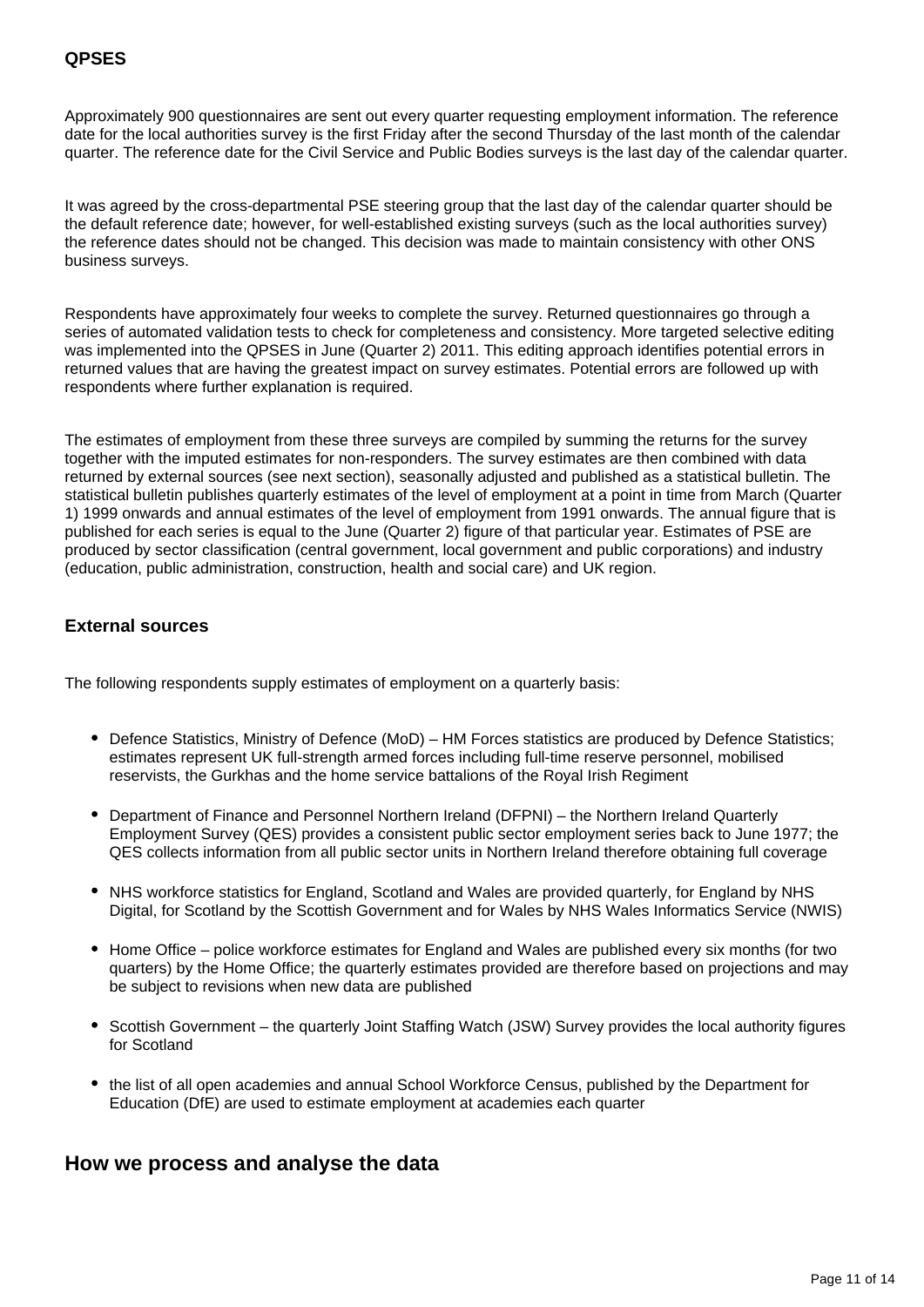#### **QPSES**

Once the survey data are collected, the Response, Editing and Validation unit initially analyses responses and will contact businesses where substantial data changes are identified. The data are then aggregated and the Results and Publication Team conduct a further phase of validation checks. These represent thorough microlevel investigation, and respondents may receive further queries if important changes are highlighted, which would have an impact on employment estimates.

#### **External sources**

Once we receive the external data the Results and Publication Team conduct validation checks following inhouse guidelines. The data are then exported to an analytical software suite. This is where data are aggregated with the survey data and sorted into variables ready for analysis.

#### **How we quality assure the data**

Data are quality assured throughout the data collection, processing and analysis processes through regular consistency checks, investigation of anomalies, ensuring disclosure procedures and reviewing data sources. External stakeholders receive data ahead of release as part of the quality assurance process allowing them to share feedback with ONS colleagues.

#### **Seasonal adjustment**

Seasonal adjustment is the process of removing variations associated with the time of the year or the arrangement of the calendar from a time series, to give a clearer picture of what is going on over time. Seasonal adjustment was introduced to PSE for the first time during Quarter 3 (July to Sept) 2006. This brought about a significant improvement to the PSE estimates as it served to bring quarterly comparisons into line with other ONS outputs. In general, it was found that where the headcount version of a series was seasonal, so too was the fulltime equivalent version.

The seasonal adjustment of PSE is reviewed by ONS Methodology Directorate in October each year.

#### **How we disseminate the data**

QPSES data are disseminated primarily through publication of statistical bulletins and ad hoc releases on the ONS website. The publication schedule is detailed under Timeliness and punctuality. We publish quarterly statistical bulletins, with releases increasingly promoted using ONS social media accounts.

We submit data to Scottish Government and local government to be used in the production of their publications.

We employ consistent disclosure control procedures ahead of publication, as detailed in this section. The Government Statistical Service defines statistical disclosure control as follows.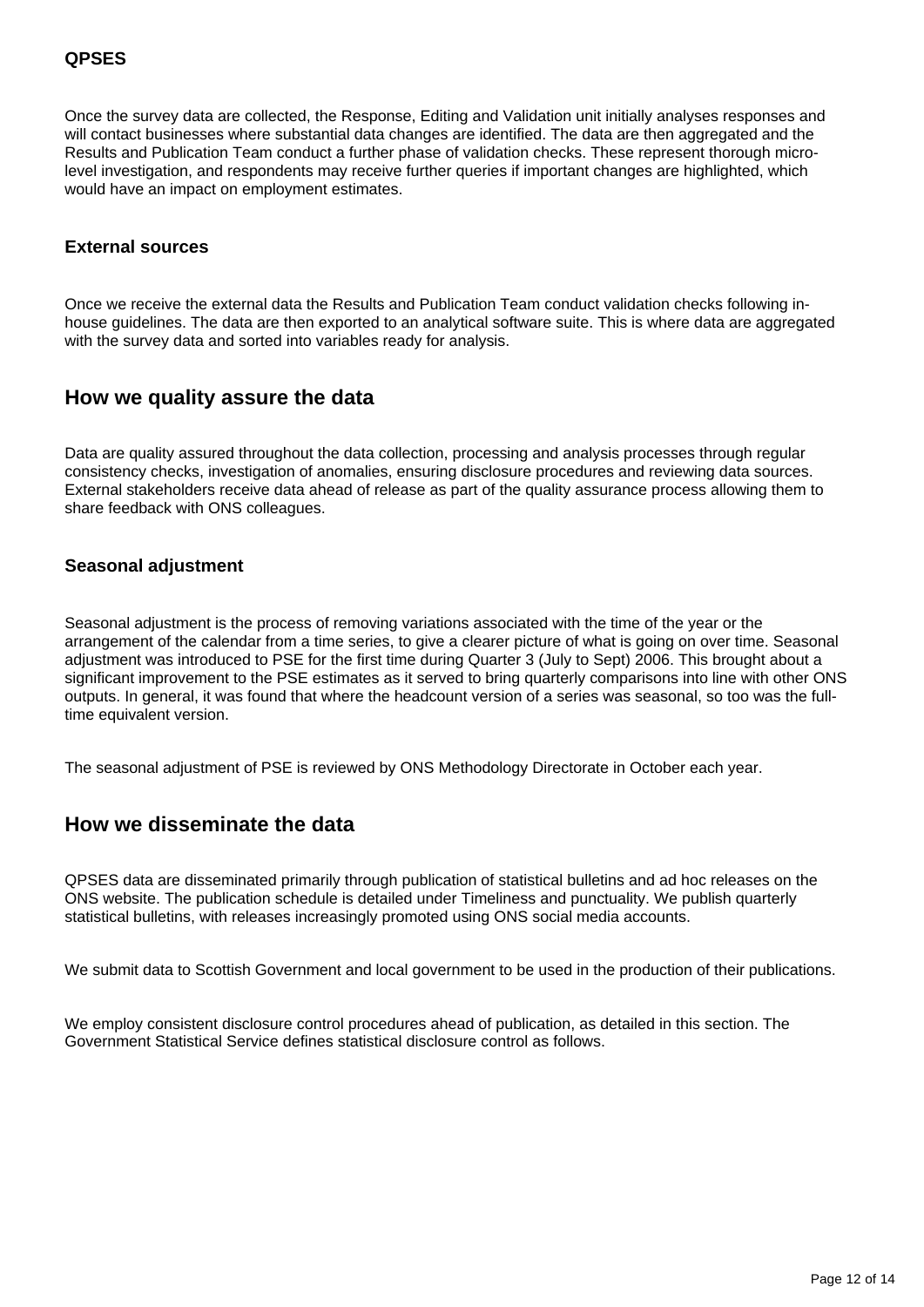#### **Statistical disclosure control**

[Statistical disclosure control](https://www.ons.gov.uk/methodology/methodologytopicsandstatisticalconcepts/disclosurecontrol) methodology is applied to PSE data. The [Code of Practice for Statistics](http://www.statisticsauthority.gov.uk/assessment/code-of-practice/index.html) and specifically the Principle on Confidentiality set out practices for how we protect data from being disclosed. The Principle includes the statement that our outputs should "ensure that official statistics do not reveal the identity of an individual or organisation, or any private information relating to them, taking into account other relevant sources of information."

Information attributable to individual organisations is published in some PSE outputs by prior consent. More information can be found in the [National Statistician's Guidance: Confidentiality of Official Statistics.](http://www.statisticsauthority.gov.uk/national-statistician/ns-reports--reviews-and-guidance/national-statistician-s-guidance/confidentiality-of-official-statistics.pdf)

### **How we review the data**

Revisions to take account of late information from respondents and seasonal adjustment updates are made in accordance with the published [revisions policy](https://www.ons.gov.uk/methodology/methodologytopicsandstatisticalconcepts/revisions/revisionspoliciesforlabourmarketstatistics).

## <span id="page-12-0"></span>**6 . Other information**

## **Output quality trade-offs**

(Trade-offs are the extent to which different dimensions of quality are balanced against each other.)

For later periods, estimates of public sector employment (PSE) are based partly on projections for some sources. As part of the development programme to improve the quality of PSE estimates, public sector organisations are working towards the production of timely quarterly estimates. Until this development programme is completed, there remains a requirement to include estimates for certain sources.

Police workforce estimates for England and Wales are published every six months (for two quarters) by the Home Office. These quarterly estimates are therefore based on projections and may be subject to revisions when new data are published.

NHS workforce statistics for England are derived from a pay system that covers all but two English NHS organisations. This produces very good estimates of staff numbers. Figures for the two other organisations are estimated based on quarterly NHS workforce figures.

Annual employment data for private registered providers (PRPs) of social housing (referred to as housing associations in the PSE statistical bulletin and associated datasets) in England are provided by the Homes and Communities Agency (HCA); a quarterly time series has been derived from this. To give timely estimates each quarter, a forecast has been provided by the ONS Methodology Directorate. Therefore, the series may require revisions when new annual data are available. The HCA employment data only cover the large PRPs and therefore an adjustment is made to the data to account for the smaller PRPs.

Registered providers of social housing in Scotland, Wales and Northern Ireland (referred to as "housing associations" in the PSE release) were reclassified from the private sector to the public sector on 29 September 2016. The classification decision was implemented in the September 2017 release and therefore the series have been revised from March 1999 onwards for Wales and Northern Ireland and from September 2001 for Scotland. More information can be found in the [Statistical classification of registered providers of social housing in Scotland,](https://www.ons.gov.uk/economy/nationalaccounts/uksectoraccounts/articles/statisticalclassificationofregisteredprovidersofsocialhousinginscotlandwalesandnorthernireland/september2016)  [Wales and Northern Ireland: September 2016](https://www.ons.gov.uk/economy/nationalaccounts/uksectoraccounts/articles/statisticalclassificationofregisteredprovidersofsocialhousinginscotlandwalesandnorthernireland/september2016).